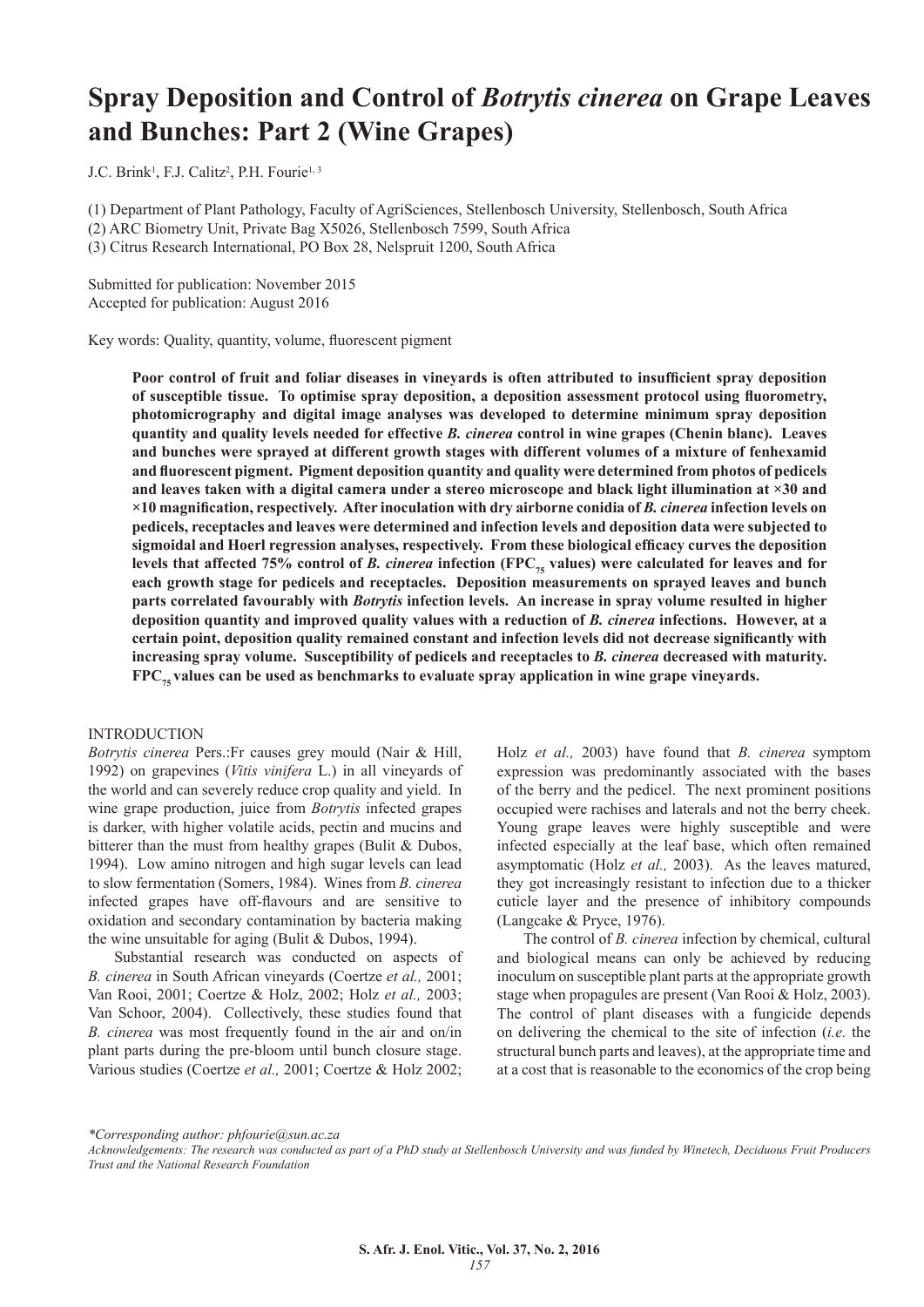produced (Brandes, 1971). Therefore, the main objective is not in spraying a crop *per se*, but rather in effectively covering established or potentially infected targets (Fulton, 1965). Knowledge of the duration and dynamics of fruit susceptibility to infection is critical for intelligent use of fungicides in managing grape diseases (Weed, 1903).

Identification of target sites naturally revolves around the susceptibility of various plant parts at different phenological stages. *B. cinerea* (Pearson & Goheen, 1988; Holz *et al*., 2003), powdery mildew (*Erysiphe necator* [Schw.] Burr.) (Chellemi & Marois, 1992; Delp, 1954; Gadoury *et al*., 2003) and downy mildew (*Plasmopara viticola* [Berk. & Curt.] Berl. & De Toni) (Kennelly *et al*., 2005) are linked to key phenological stages during which susceptibility to infection is maximal. As for *Botrytis*, structural bunch parts also appear to be essential in the disease expression of powdery mildew (Gadoury *et al*., 2001; Gadoury *et al*., 2003) and downy mildew (Kennelly *et al*., 2005). This is also true for other bunch rot fungi, such as *Penicillium*, *Aspergillus*, *Alternaria*, *Mucor* and *Rhizopus* spp. (Hewitt, 1974; Holz *et al.,* 2003). It is therefore essential that spray assessments should be made directly from host tissue and specifically from the susceptible plant parts. This is also important in choosing a suitable spray assessment protocol.

Artificial targets, such as water-sensitive papers, can be used for spray assessment, but is not ideal as it does not have the same orientation and surface properties of a 3-dimensional natural target site (Holownicki *et al*., 2002), such as structural grape bunch parts target. Fluorescent tracers and residue recovery techniques (Cunningham & Harden, 1999; Gil *et al.*, 2007; ISO, 2007; Fourie *et al.*, 2009; van Zyl *et al.*, 2010ab; Pergher *et al.*, 2013; van Zyl *et al.*, 2013, 2014) are more suitable, but do not always give a good indication of application quality such as uniformity or spray distribution on the leaves and bunch parts. Visual assessment of fluorescent pigment deposition gives an indication of the quality of the application, but the human eye lacks deposition quantity measuring and speed of measurement (Derksen & Jiang, 1995). At the time of this study, there was no appropriate spray assessment protocol that could be used to assess quantity and quality of spray deposition on a susceptible bunch part on a 3-dimensional microscopic level. Measurement of deposition quality is an important aspect as "a high-level deposit badly distributed is less efficient than a low-level deposit well distributed" (Frick, 1970). A good spray assessment protocol should therefore consist of spray deposition quantity and quality measurements. The importance of including a deposition quality assessment when research is conducted to improve contact fungicide disease control has also been shown by Van Zyl *et al.* (2010a, 2010b), Chaim *et al*. (2003) and in Brink *et al*. (2016). Brink *et al*. (2004) developed a spray assessment protocol that gives an indication of quantity of spray deposition in grape pedicels using fluorescence microscopy and digital image analyses. This protocol was improved in Brink *et al*. (2016) to also include deposition quantity and quality assessments from grapevine leaves. These were used to determine benchmark values for effective control of *B. cinerea* infections on Waltham Cross table grape bunch and leaf tissue (Brink *et al*., 2016). Van Zyl

*et al.*, (2010a, 2010b), Chaim *et al*. (2003) and Brink *et al*. (2016) indicated that there are optimal deposition levels for disease control on grapevine leaves, and increasing the spray volume and deposition quantity or quality levels past this point might not significantly improve disease control. Similar to those developed by van Zyl *et al.* (2013) for Alternaria brown spot control on mandarin citrus leaves, spray deposition benchmark values were determined for table grapes (Waltham Cross, Brink *et al*., 2016) that could be used to optimise spray application studies in table grape vineyards. However, due to the differences in trellis and canopy management, benchmark values are also needed specifically for wine grapes.

The aim of this study was therefore to use the spray assessment protocol (Brink *et al*., 2004, 2006, 2016) to enable spray deposition quantity and quality measurements on wine grape bunches and leaves, and to determine the minimum effective spray deposition levels needed for effective *B. cinerea* control on susceptible Chenin blanc grapevine tissue.

# MATERIALS AND METHODS

# **Spray application**

Grape bunches (2004-2005) and leaves (2005-2006) were selected from the wine grape cultivar Chenin blanc in two vineyards in the Paarl region (Western Cape province, South Africa). Grape bunches were selected at berry set, pea-size, bunch closure and pre-harvest, while the  $4<sup>th</sup>$  or  $5<sup>th</sup>$ leaves from the apical ends of green shoots were selected between pea-size and bunch closure. Bunches were cut into a 2-dimensional shape to minimise variation in conidium and spray deposition, as recommended by Brink *et al*. (2006). Bunches and leaves were sprayed with six different application volumes ranging between 1-11 mL and 0.25-7 mL, for bunches and leaves respectively. Control treatments were left unsprayed. Sprays consisted of a mixture of fenhexamid (Teldor® 500 SC, Bayer Cropscience, Isando, South Africa) at the recommended concentration (75 mL/100 L) (Nel *et al.,* 2003) and Yellow Fluorescent Pigment® (400 g/L, EC) (South Australian Research and Development Institute, Loxton SA 5333 Australia) at 200 mL/100 L (Furness, 2000). Brink *et* al. (2005) indicated that growth of *B. cinerea* was not affected by the fluorescent pigment. Sprays were applied by means of a gravity feed mist spray gun (ITW DEVILBISS Spray Equipment Products, 195 Internationale Blvd, Glendale Heights IL 60139 USA) with a fluid nozzle tip of 1.5 mm in diameter in a spray chamber, which consisted of a steel framework (800  $\times$  1410  $\times$  660 mm; L  $\times$  H  $\times$  W). Application was conducted at 75 kPa at a spray angle of 45° and 1.4 m from the plant part. For each treatment replicate and assessment purpose, one detached leaf or bunch were positioned horizontally on a mesh tray with the upper or lower leaf surface facing upward. Bunches were sprayed on both sides, whereas leaves were sprayed on one side only.

### **Image capturing and analysis**

From each sprayed bunch, three pedicel samples were taken for spray efficiency assessment. Sprayed pedicels from bunches and leaves were illuminated under black light [six BLB T5/6W fluorescent tubes (Lohuis, Kruisweg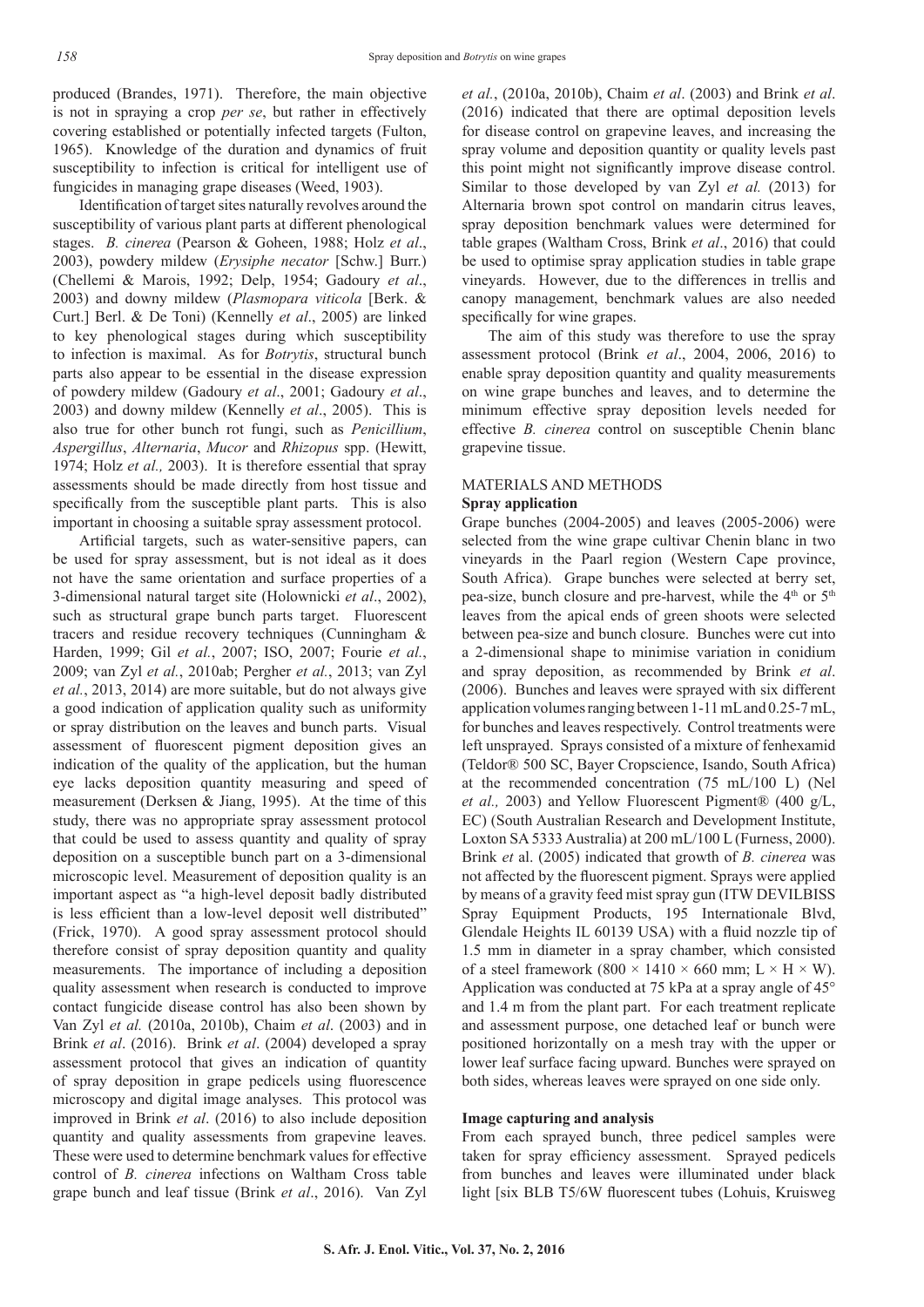18, Netherlands)], as described in Brink *et al.* (2004). The fluorescent tubes were installed in a custom-made hexagonal illumination box that fitted closely around the P-Plan 1X lens (×10.0-63.0 magnification) of a 800 stereoscopic zoom microscope (Nikon SMZ, www.nikon.com). Images were captured with a digital camera (Nikon DMX 1200, www. nikon.com) through a stereoscopic microscope at ×30 (pedicels) and  $\times$ 10 (leaves) magnifications. Image analysis was conducted by means of Image-Pro Plus version 6.2 software for Windows (Media Cybernetics, www.mediacy. com). Two images were taken in the middle part of each leaf from the sprayed sides of leaves, one on the L1 (closer to the main vein) and the other on the L2 (closer to the leaf margin) sinus lobes (Guisard & Birch, 2005). The other half of the leaf was used for *B. cinerea* infection assessment. Images could be analysed for deposition quantity and quality by using the measurement tool in Image-Pro Plus.

Deposition quantity analysis involved removal of green channels from the original colour image. A threshold was done to binarise the image into foreground objects (*i.e.* fluorescent particles) and background (Brink *et al*., 2016). An area of interest (AOI) of 1/100 the size of the image was placed in the top left corner of the image and moved across the image. A count of foreground elements (deposited pigment) was done at each iteration and the total area quantified and expressed as percentage area of pigment particles in relation to the AOI. The median deposition quantity of 100 measurements was used for further analysis.

As demonstrated in Brink *et al.* (2016), an Euclidian distance map of the binarised image was created for deposition quality analysis of spray deposition on leaves. The max-white pixel indicated the point furthest removed from any foreground objects (*i.e.* pigment particles). A thinning filter was used to attain the skeleton of the background. Using the AND function between the distance map and the skeletonised image, a new distance skeleton image was created. By analysing a histogram of the grey-scale values of the distance skeleton, the statistics of the distances in pixels between foreground objects was expressed. The black (0 value) was ignored in the statistics. Higher values indicated larger distances between objects, while smaller values indicate smaller distances between objects, and therefore a better quality spray deposition.

# **Inoculation and incubation**

A virulent isolate of *B. cinerea,* obtained from a naturally infected grape berry, was maintained on potato dextrose agar (PDA; Biolab, Midrand, South Africa) at 5°C. For the preparation of inoculum, the isolates were first grown on tomato (surface sterilised in 70% alcohol for 30 s) quarters. Grape medium (GM) was made up (1000 mL water, 1.95 g fructose, 0.25 g sucrose, 0.15 g malic acid, 5 g peptone, 5 g NaCl, 15 g bacteriological agar, 1.85 g glucose and 2 g yeast extract), after which conidiophores from the colonised fruit were transferred to the medium in Petri dishes and incubated at 22°C for 7 days. Dry conidia were harvested with a suction-type collector and stored at 5°C until use. Storage time did not affect germination of dry conidia (Spotts & Holz, 1996). Bunches and leaves were inoculated with 3 mg dry conidia, which was dispersed by air pressure into the top of an inoculation tower (Plexiglas,  $3 \times 1 \times 1$  m [height  $\times$  depth × width]) according to the method of Salinas *et al*. (1989). The conidia were allowed 20 minutes to settle onto bunches and leaves that were positioned on two screens on the floor of the inoculation tower. By using this inoculation technique, approximately three conidia were evenly deposited as single cells on each  $mm<sup>2</sup>$  of plant surface (Coertze & Holz, 1999). Petri dishes with water agar (WA) were placed next to the bunches or leaves and percentage germination was determined 6 h post inoculation (100 conidia per Petri dish, two replicates). Following inoculation, the plant parts were placed on sterile epoxy-coated steel mesh screens (53  $\times$  28  $\times$  2 cm) in ethanol-disinfected perspex (Cape Plastics, Cape Town, South Africa) chambers lined with a sheet of chromatography paper with the base placed in water to establish high relative humidity ( $\geq$ 93% RH). The chambers were incubated for 24 h at 22°C. According to Gütschow (2001), sufficient germination, surface colonisation and





Mean deposition quantity (percentage area covered by fluorescent pigment) values on pedicel surfaces and Hoerl regression lines at berry set  $(\Box)$ , pea size  $(\Delta)$ , bunch closure  $(\Diamond)$  and pre-harvest  $(*)$  stages following spray application with SARDI Yellow Fluorescent Pigment and fenhexamid at volumes ranging from 1 to 11 mL.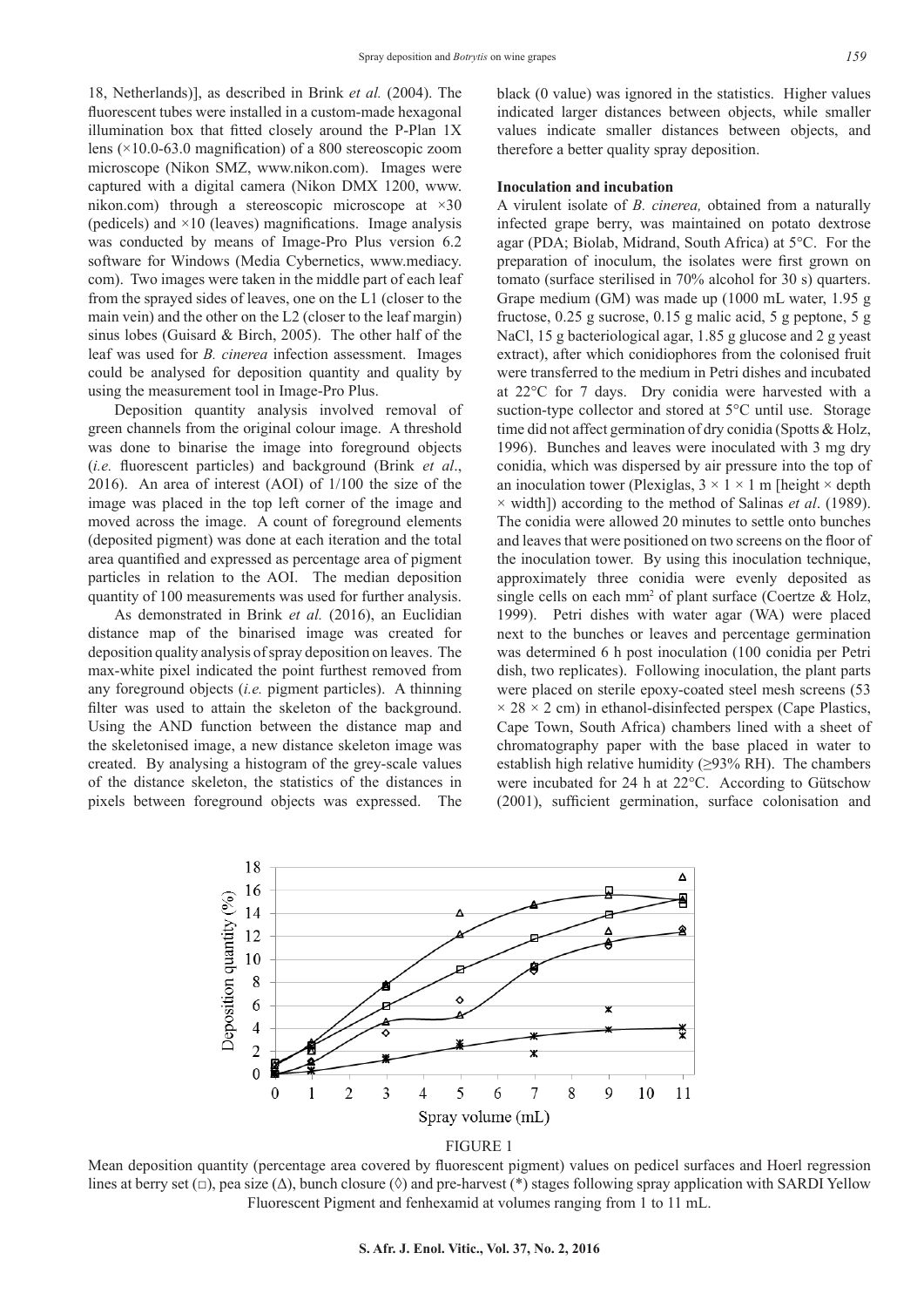penetration of grapevine leaves will occur within this period. These conditions are similar to what the pathogen commonly encounters on grape bunches or leaves in nature; namely, dry conidia on dry plant surfaces under high relative humidity (Gütschow, 2001). Non-inoculated bunches or leaves were used to determine the natural infection levels of *B. cinerea.*

### **Assessment of** *B. cinerea*

Incidence of viable *B. cinerea* conidia, germlings and/or infections, occurring on leaves, receptacles and pedicels was determined by means of isolations onto paraquat medium as per methods described by Brink *et al.* (2006). Twenty receptacles and 20 pedicels per cluster and 25 leaf discs (5 mm in diameter) per leaf were isolated on Petri dishes containing water agar medium supplemented with paraquat (Grindat & Pezet, 1994). Paraquat terminates host resistance in the cells of the cuticular membrane without damaging host tissue (Grindat & Pezet, 1994), and allows the development of conidia and mycelia on the surface, as well as mycelia in the tissue in the absence of active defence (Coertze & Holz, 1999; Coertze *et al.*, 2001). The plates were incubated at 22°C under diurnal light and the sections were monitored daily for symptom expression and the development of *B. cinerea*. After 11 days, *B. cinerea* typically sporulated on infected sections. The number of sections yielding sporulating *B. cinerea* colonies were recorded, and used to determine the percentage incidence of *B. cinerea*.

# **Minimum spray deposition levels for effective** *B. cinerea* **control**

For upper and lower leaf surfaces, and each bunch part and stage (berry set, pea-size, bunch closure and pre-harvest) combination, regression analyses were conducted for volume *vs.* spray deposition and spray deposition *vs.* percentage *B. cinerea* incidence. The fluorescent pigment deposition needed for 75% control of *B. cinerea* infection (FPC<sub>75</sub>) values) on bunch parts and each leaf side was subsequently calculated for each stage (berry set, pea-size, bunch closure and pre-harvest).

#### **Experimental design and statistical analyses**

Median values of deposition quantity (percentage area covered by fluorescent pigment) and deposition quality (grey-scale values of skeleton of Euclidian map of binarised images) as well as infection data, were subjected to the appropriate analysis of variance using SAS v. 8.2 statistical software (SAS Institute, 1999). Student's t-Least Significance Difference was calculated at the 5% significance level to compare treatment means of significant effects (Snedecor and Cochran, 1967). Hoerl regression analyses of deposition quantity ( $y = Ax^Be^{Cx}$ ) and deposition quality  $[y = A(x+1)^B e^{C(x+1)}]$  and sigmoidal regression analyses  $[v = A+B/(1+e^{(-1(x-C)/D)})]$  of infection data related to spray volumes, were done to demonstrate treatment effects and trends (Daniel & Wood, 1971). Pearson's correlation analysis was also conducted to compare mean infection values for pedicels and receptacles with deposition data.

# RESULTS

# **Spray deposition on bunches and leaves** *Bunches*

Analysis of variance of effects of spray volume on deposition quantity values on pedicels showed a significant 2-factor (volume  $\times$  stage) interaction ( $P < 0.0001$ ; Table 1). Hoerl regression analyses for deposition quantity on pedicels for this interaction yielded good fits for berry set, pea size and bunch closure  $(R^2$  values of 0.860, 0.861 and 0.958, respectively), but poorer at pre-harvest  $(R^2 = 0.450)$ ; Table 2; Fig. 1). There was generally an increase in deposition as spray volume increased for all growth stages. At pea size, the amount of deposition on pedicels decreased with further increase in spray volume probably due to the effects of run-off. However, mean deposition quantity values over all stages were not significantly different following spray volumes between 9  $(11.42\%)$  and 11 mL  $(11.94\%$ ; as determined by Student's T-tests). Deposition tended to be higher in the younger growth stages (berry set and pea size) compared with older growth stages (bunch closure and preharvest).

# TABLE 1

Analyses of variance for effects of spray volume and phenological growth stage on deposition quantity data on pedicels, and infection data on pedicels and receptacles of Chenin blanc grapevine bunch parts following spray application with a spray mixture of SARDI Yellow Fluorescent Pigment and fenhexamid.

| <b>Source</b>   |        | <b>Deposition quantity</b> |                 |        | <b>Pedicel infection</b> |                  |        | <b>Receptacle infection</b> |                 |  |
|-----------------|--------|----------------------------|-----------------|--------|--------------------------|------------------|--------|-----------------------------|-----------------|--|
|                 | $DF^*$ | $MS^{**}$                  | ${\bf P}^{***}$ | $DF^*$ | $MS^{**}$                | $\mathbf{p}$ *** | $DF^*$ | $MS^*$                      | ${\bf P}^{***}$ |  |
| Model           | 63     | 50.609                     | < 0.0001        | 63     | 108.676                  | < 0.0001         | 63     | 212.005                     | < 0.0001        |  |
| Volume          | 6      | 871.182                    | < 0.0001        | 6      | 732.284                  | < 0.0001         | 6      | 916.964                     | < 0.0001        |  |
| Stage (Rep)     | 36     | 20.444                     | 0.4538          | 36     | 38.492                   | 0.0152           | 36     | 150.386                     | < 0.0001        |  |
| Stage           |        | 761.881                    | < 0.0001        | 3      | 286.904                  | < 0.0001         | 3      | 347.470                     | < 0.0001        |  |
| Volume*Stage    | 18     | 68.868                     | < 0.0001        | 18     | 11.470                   | 0.9588           | 18     | 77.678                      | 0.0291          |  |
| Error           | 216    | 20.158                     |                 |        |                          |                  | 216    | 43.650                      |                 |  |
| Corrected Total |        |                            |                 |        |                          |                  |        |                             |                 |  |

\* DF = Degrees of freedom

\*\*MS = Means Square

\*\*\*P = Probability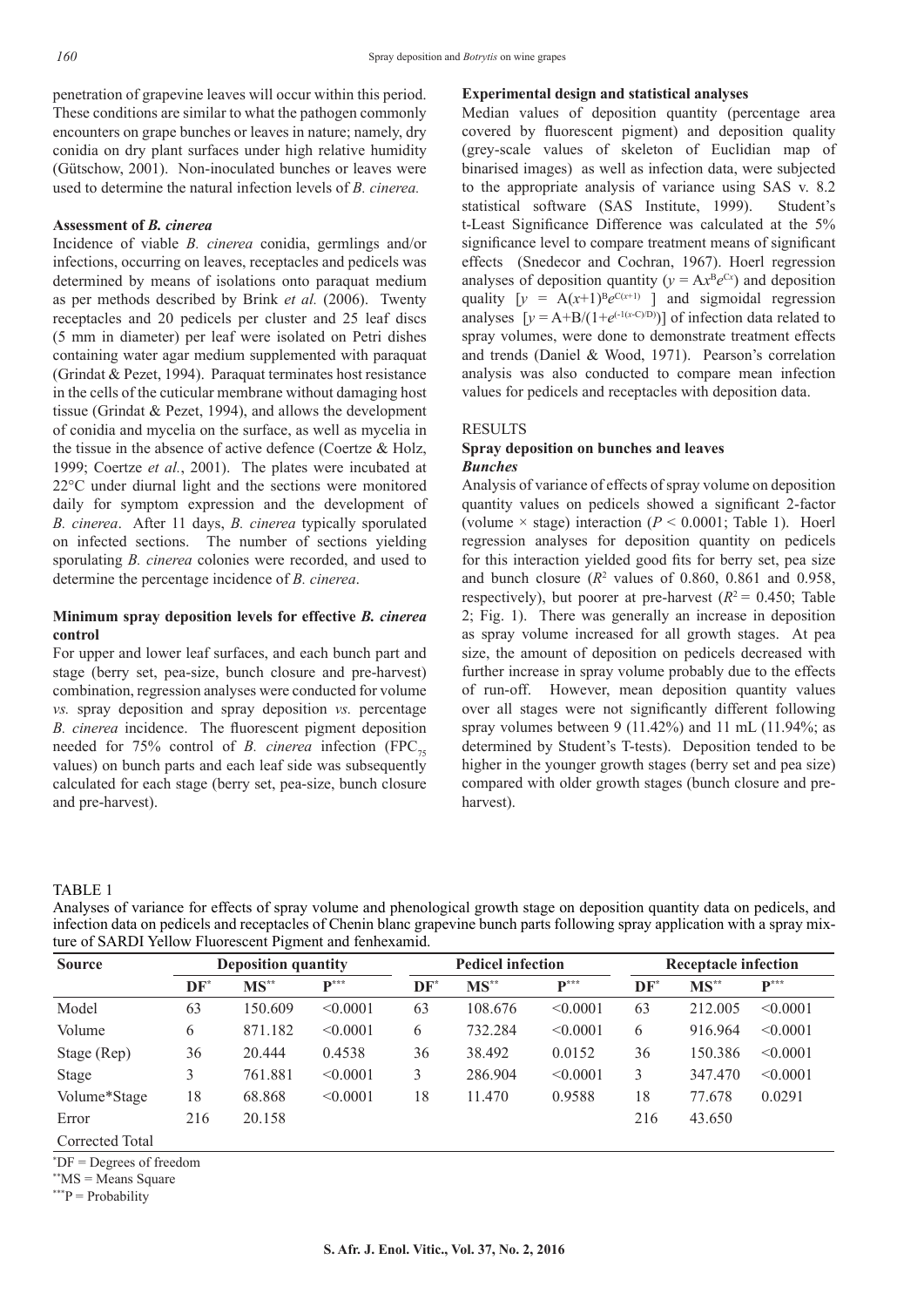# TABLE 2

Coefficients for Hoerl regression analyses  $(y = Ax^Be^{Cx})$  of deposition quantity (percentage area covered by fluorescent pigment) values following spray application with a mixture of SARDI Yellow Fluorescent Pigment and fenhexamid to pedicels of Chenin blanc bunches at volumes ranging from 1 to 11 mL.

|                            | <b>Variables</b>  |                   |                   |              |  |  |  |  |
|----------------------------|-------------------|-------------------|-------------------|--------------|--|--|--|--|
| <b>Deposition analysis</b> | $A \pm SE$        | $B \pm SE$        | $C \pm SE$        | $R^2$ -value |  |  |  |  |
| Berry set                  | $1.064 \pm 0.946$ | $1.483 \pm 0.875$ | $0.085 \pm 0.118$ | 0.860        |  |  |  |  |
| Pea size                   | $0.930 \pm 0.887$ | $2.100 \pm 0.982$ | $0.205 \pm 0.123$ | 0.861        |  |  |  |  |
| Bunch closure              | $0.363 \pm 0.289$ | $1.997 \pm 0.735$ | $0.117 \pm 0.091$ | 0.958        |  |  |  |  |
| Pre-harvest                | $0.076 \pm 0.278$ | $2.676 \pm 3.370$ | $0.223 \pm 0.416$ | 0.450        |  |  |  |  |

# *Leaves*

# *Deposition quantity*

Analysis of variance of the deposition quantity values on leaves indicated significant leaf side  $\times$  volume interaction (*P* < 0.0001, Table 3). Hoerl regression analyses for deposition quantity values on upper and lower leaf surfaces (*R*<sup>2</sup> values of 0.990 and 0.992, respectively) yielded very good fits (Table 4; Fig. 2). Deposition values increased as spray volume was increased on both leaf sides (Fig. 2). Upper and lower leaf surfaces recorded similar deposition values for each spray volume. However, deposition quantity was generally better on upper than on lower leaf surfaces at low spray volumes and *vice versa* at the higher spray volumes (5 and 7 mL; Fig. 2).

### *Deposition quality*

Analysis of variance of deposition quality values on leaves (Table 3) indicated significant effects for spray volume  $(P < 0.0001)$ , but not for leaf side  $(P = 0.9521)$ . Deposition quality improved with the increase of spray volume and yielded very good fits with Hoerl regression for both upper  $(R^2 = 0.977)$  and lower leaf surfaces  $(R^2 = 0.990)$ ; Table 4; Fig. 2). Other than deposition quantity which increased significantly with increase of spray volume. Optimal deposition quality was reached at 3 mL for both leaf surfaces and did not improve significantly afterwards.

# **Minimum spray deposition levels for effective** *B. cinerea* **control**

Germination of the inoculated *B. cinerea* conidia on water agar plates was between 92% and 98%. Incidence of natural *B. cinerea* infection on bunch parts was very low (< 1%) and the data was not considered in further analyses.

### *Bunches*

Analyses of variance indicated that spray volume  $(P < 0.0001)$  and growth stage  $(P < 0.0001)$  had a significant effect on *B. cinerea* infection levels on pedicels (Table 1). Sigmoidal regression analyses for *B. cinerea* infection levels on pedicels over deposition quantity yielded very good fits (*R*<sup>2</sup> values of 0.966 – 0.978; Table 5 and Fig. 3). *B. cinerea*  infection levels on pedicels decreased with the increase in spray deposition quantity on all growth stages (Fig. 3). In general,  $FPC_{75}$  values decreased with increased maturity; from 8.9% at berry set to 1.0% at pre-harvest. However,

the highest FPC<sub>75</sub> value was predicted at pea size (13.2%, Table 5).

Analyses of variance for effects of spray volume on infection values on receptacles showed significant 2-factor (stage  $\times$  volume) interactions ( $P = 0.0291$ ; Table 1). Sigmoidal regression analyses for *B. cinerea* infection levels on receptacles over deposition quantity yielded very good fits  $(R^2$  values of  $0.850 - 0.982$ ; Table 6 and Fig. 4). As with pedicels, *B. cinerea* infection levels on receptacles decreased with increase in spray deposition quantity, showing similar trends. However, for receptacle infection, a clear upper asymptote was observed for berry set and bunch closure stages. At these stages, higher *B. cinerea* infections were recorded at lower deposition values (1 - 6%) compared to pea size and particularly pre-harvest. No  $FPC_{75}$  values could be calculated from the receptacle treatments, as deposition values could not effect 75% control of infections, therefore  $FPC_{50}$  values were calculated. These values showed the same trend as on pedicels, where the  $FPC_{50}$  value also decreased from berry set to pre-harvest (8.2% and 0.4%, respectively; Table 6).

### *Leaves*

The analysis of variance for the *B. cinerea* infection data on sprayed leaves indicated a significant spray volume  $\times$  leaf side interaction ( $P = 0.0325$ ; Table 3). The highest infection levels were obtained between 0 to 0.5 mL (36.0% – 48.75%) on the lower leaf surfaces. The lowest infection levels were observed on leaves sprayed between 1 and 7 mL  $(0.5 - 0.75%)$  and no significant difference was observed in infection levels following sprays with  $1 - 7$  mL (as per Student's T test; results not shown). Sigmoidal regression analyses of infection values over deposition quantity and quality values indicated fairly good regression fits on upper leaves  $(R^2$  values of 0.652 and 0.696, respectively), and good fits for deposition quantity on lower leaf surfaces  $(R<sup>2</sup> = 0.810)$ , but a poor fit for deposition quality analysis  $(R<sup>2</sup> = 0.121)$  on the lower leaf surfaces (Table 7; Fig. 5).  $FPC<sub>55</sub>$  benchmarks for deposition quantity and quality levels were calculated at 0.58% and 160, respectively on upper leaf surfaces (approx. at 0.5 mL spray volume) and 0.98% and 164.76, on lower leaf surfaces (approx. at 0.25 mL spray volume). The deposition quality benchmark values for upper and lower surfaces of leaves were therefore comparable, but the deposition quantity benchmark value (FPC $_{75}$ ) on lower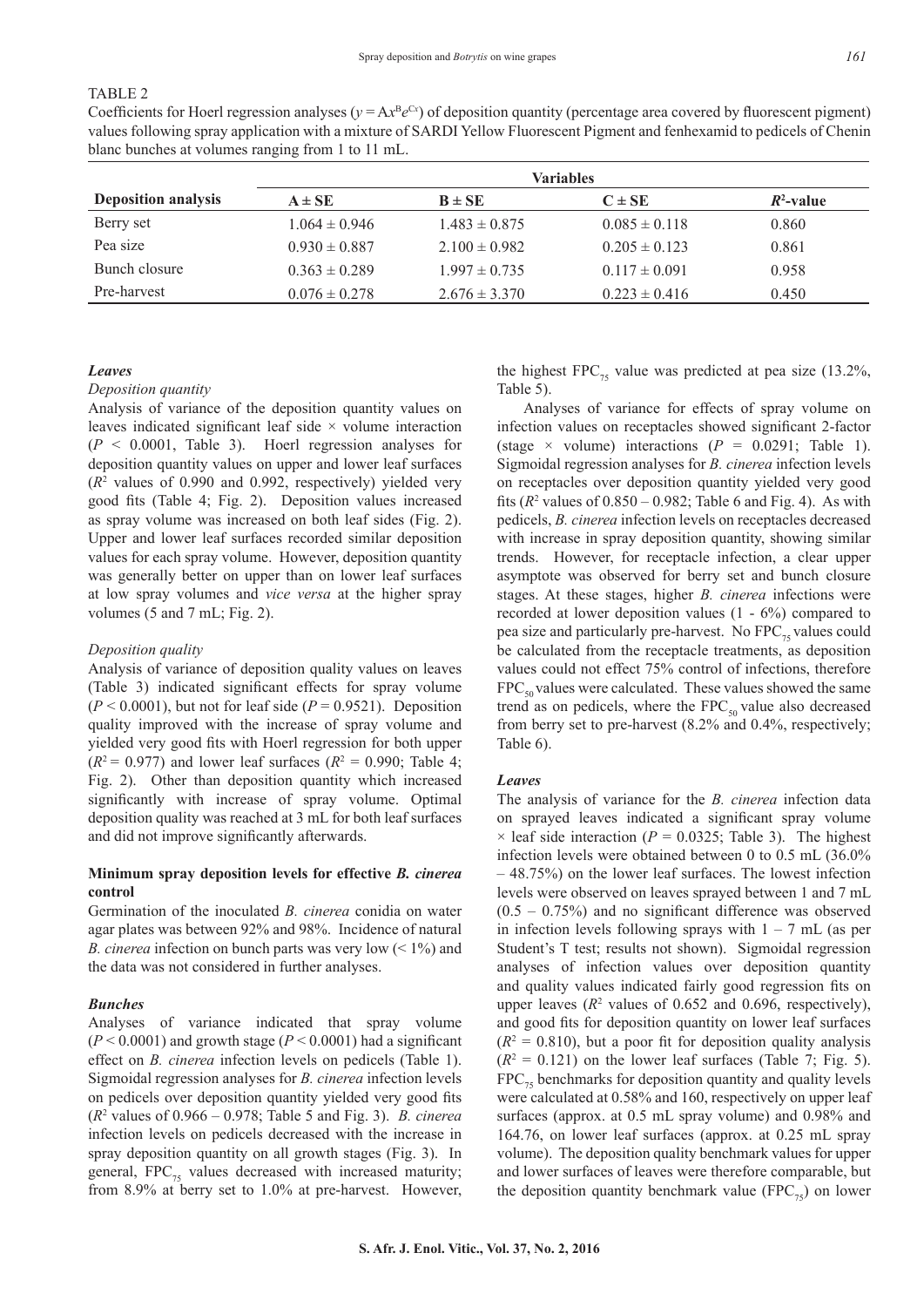

FIGURE 2

Mean deposition quantity (percentage area covered by fluorescent pigment; □) and quality (grey-scale values of skeleton of Euclidian map of binarised images; Δ) deposition values and respective Hoerl regression lines (**―**, - -) on upper (A) and lower (B) leaf surfaces.

TABLE 3

1 Analyses of variance for effects of spray volume on deposition quantity and quality data and *B. cinerea* infection data on lower and upper Chenin blanc leaves following spray application with a spray mixture of an aqueous fluorescent pigment and fungicide.

|                  |        | <b>Deposition quantity</b> |                    | <b>Deposition quality</b> |           |                    | <b>Leaf infection</b> |           |                    |
|------------------|--------|----------------------------|--------------------|---------------------------|-----------|--------------------|-----------------------|-----------|--------------------|
| <b>Source</b>    | $DF^*$ | $MS**$                     | $\mathbf{D}^{***}$ | $DF^*$                    | $MS^{**}$ | $\mathbf{p}^{***}$ | DF                    | $MS^{**}$ | $\mathbf{p}^{***}$ |
| Model            | 27     | 209 243                    | < 0.0001           | 27                        | 69351.548 | < 0.0001           | 27                    | 2887.655  | < 0.0001           |
| Volume           | 6      | 907.182                    | < 0.0001           | 6                         | 307437.88 | < 0.0001           | 6                     | 10513.929 | < 0.0001           |
| Leaf side        |        | 27.858                     | 0.0017             |                           | 175.729   | 0.7549             |                       | 5272.232  | 0.0008             |
| Volume*Leaf side | 6      | 25.409                     | < 0.0001           | 6                         | 570.241   | 0.9106             | 6                     | 932.023   | 0.0325             |
| Error            | 252    | 4.524                      |                    | 252                       | 138.132   |                    | 252                   | 200.525   |                    |
| Corrected Total  | 279    |                            |                    | 279                       |           |                    | 279                   |           |                    |

\* DF = Degrees of freedom

\*\*MS = Means Square

\*\*\*P = Probability

leaf surfaces was markedly higher compared to upper leaf surfaces (Table 7; Fig. 5).

# DISCUSSION

In agreement with previous studies (Brink *et al*., 2004, 2006, 2016) using similar methodology, this study showed that an increase in spray volume resulted in increased deposition quantity and improved quality with a reduction of *B. cinerea*

infections on pedicels, receptacles and grapevine leaves. Deposition measurements on sprayed leaves (deposition quantity and quality) and bunch parts (quantity) correlated favourably with *Botrytis* infection levels. Deposition quality on leaf surfaces improved with spray volume, but only to a certain point (approximately 3 mL spray volume), where after no further increase occurred. This correlates well with the 3 mL spray volume determined as the turn-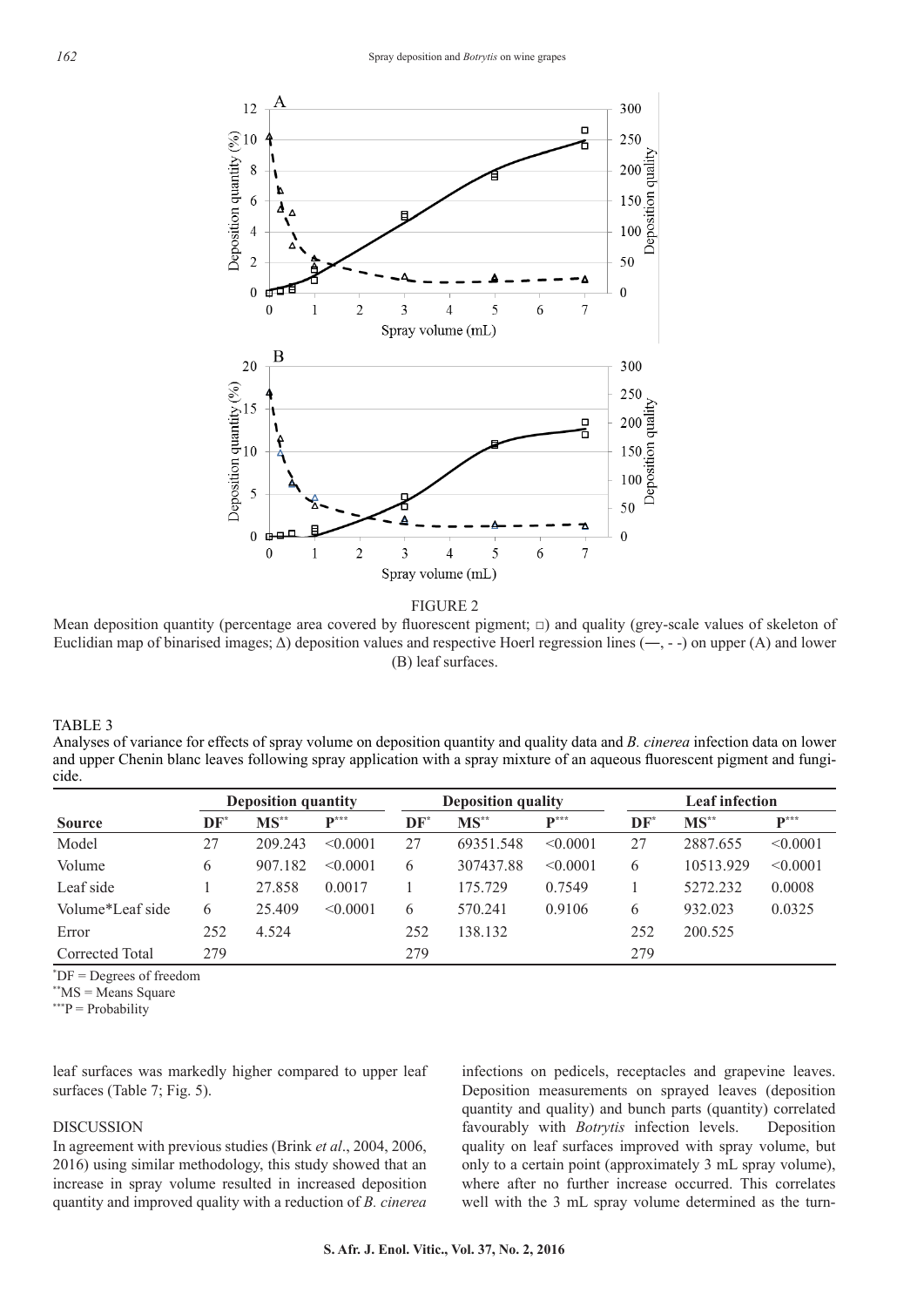

FIGURE 3

Mean percentage *B. cinerea* infection levels on pedicels of Chenin blanc bunches and respective Sigmoidal regression lines on deposition quantity (percentage area covered by fluorescent pigment) at berry set  $(\Diamond)$ , pea size  $(\Box)$ , bunch closure  $(\Delta)$  and pre-harvest (\*) stages.





Mean percentage *B. cinerea* infection levels on receptacles of Chenin blanc bunches and respective Sigmoidal regression lines on deposition quantity (percentage area covered by fluorescent pigment) at berry set ( $\Diamond$ ), pea size ( $\Box$ ), bunch closure ( $\Delta$ ) and pre-harvest (\*) stages.

point for Waltham Cross table grapes (Brink *et al*., 2016) and 750 L/ha from backpack mist blower (Van Zyl *et al*., 2010a) using similar methodology. However, after this point, deposition quantity levels still kept on increasing significantly with spray volume, although infection levels did not decrease further. This was also observed for *B. cinerea* infection on Waltham Cross bunches and leaves (Brink *et al*., 2016) and supports work done on California red scale *Aonidiella aurantii* (Maskell) on citrus, which also indicated that greater coverage does not necessarily result in greater efficacy (Garcerá *et al*., 2011). Similar detrimental effects of runoff on spray deposition as well as control of Alternaria brown spot of mandarins was also demonstrated by Fourie *et al.* (2009). The importance of deposition quality was reported previously (Frick, 1970; Van Zyl *et al.*, 2010a, 2010b; Brink *et al*., 2016).

Deposition values affecting 75% control (FPC $_{75}$  values) could not be determined for receptacles as with pedicels,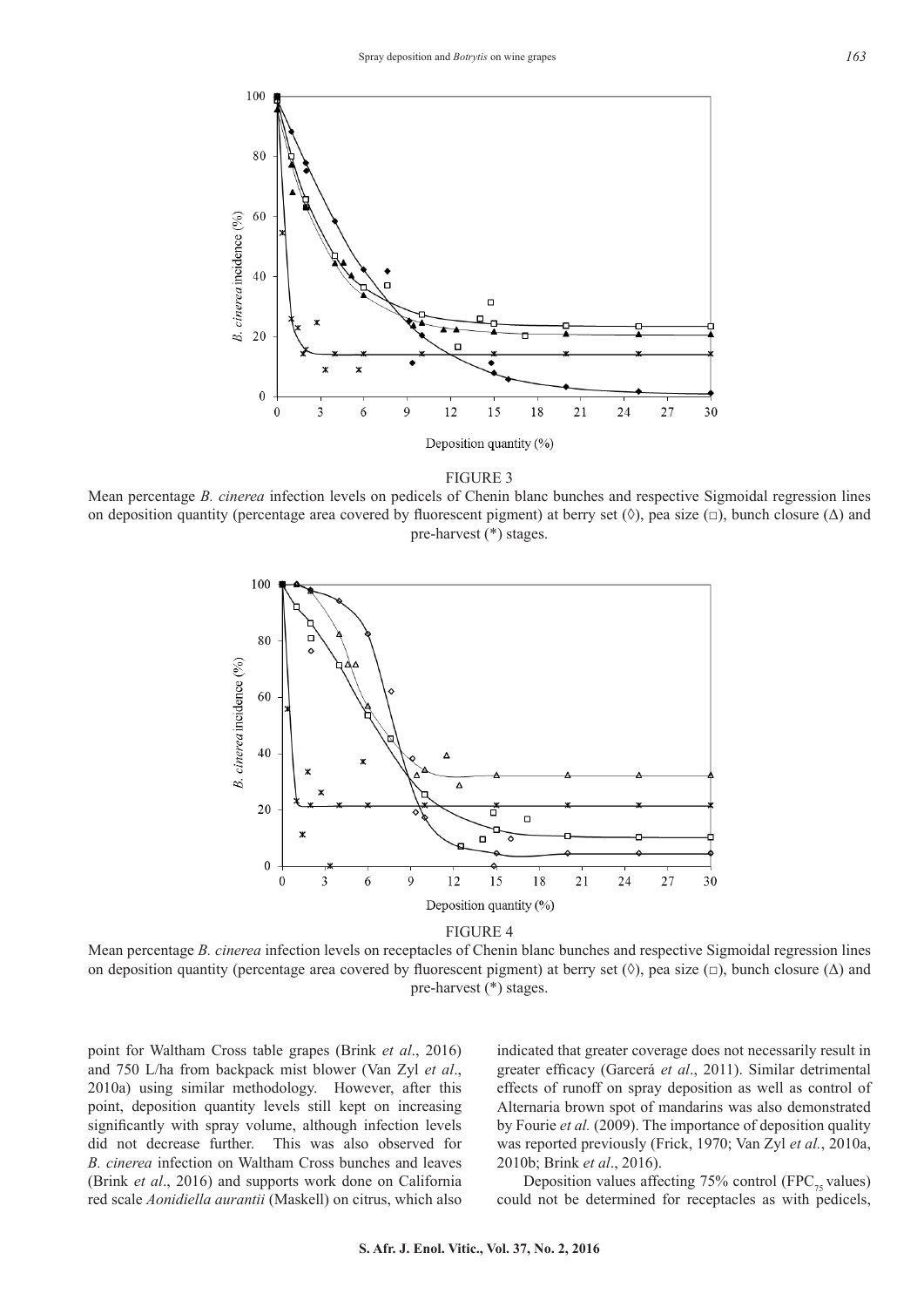# TABLE 4

Coefficients for Hoerl regression analyses of deposition quantity (percentage area covered by fluorescent pigment;  $y = Ax^Be^{Cx}$ ) and quality (grey-scale values of skeleton of Euclidian map of binarised images;  $y = A(x+1)^{B}e^{C(x+1)}$ ) deposition values following spray application with a mixture of SARDI Yellow Fluorescent Pigment and fenhexamid to upper and lower leaves of Chenin blanc at volumes ranging from 0.25 to 7 mL.

|                              | <b>Variables</b>     |                    |                    |              |  |  |  |
|------------------------------|----------------------|--------------------|--------------------|--------------|--|--|--|
| <b>Deposition analysis</b>   | $A \pm SE$           | $B \pm SE$         | $C \pm SE$         | $R^2$ -value |  |  |  |
| Deposition quantity analysis |                      |                    |                    |              |  |  |  |
| Upper leaf surface           | $0.286 \pm 0.084$    | $2.903 \pm 0.397$  | $0.310 \pm 0.071$  | 0.990        |  |  |  |
| Lower leaf surface           | $0.216 \pm 0.093$    | $4.572 \pm 0.654$  | $-0.689 \pm 0.125$ | 0.992        |  |  |  |
| Deposition quality analysis  |                      |                    |                    |              |  |  |  |
| Upper leaf surface           | $147.713 \pm 16.892$ | $-2.970 \pm 0.309$ | $-0.548 \pm 0.122$ | 0.977        |  |  |  |
| Lower leaf surface           | $157.776 \pm 12.051$ | $-2.796 \pm 0.198$ | $-0.482 \pm 0.081$ | 0.990        |  |  |  |
|                              |                      |                    |                    |              |  |  |  |

### TABLE 5

Coefficients for Sigmoidal regression analyses  $[y = A+B/(1+e^{(-1(x-C)/D)})]$  of *Botrytis cinerea* infection levels on pedicels against deposition quantity (percentage area covered by fluorescent pigment) values following spray application with a mixture of SARDI Yellow Fluorescent Pigment and fenhexamid to Chenin blanc grape bunches. Deposition values that would affect 75% control (FPC<sub>75</sub> values) of *B. cinerea* were calculated for each stage.

| <b>Variables</b>                    |                  |                        |                   |                  |              |                       |
|-------------------------------------|------------------|------------------------|-------------------|------------------|--------------|-----------------------|
| <b>Phenological stage</b>           | $A \pm SE$       | $B \pm SE$             | $C \pm SE$        | $D \pm SE$       | $R^2$ -value | $FPC_{75}^{\ast}$ (%) |
| Berry set                           | $0.74 \pm 18.05$ | $195.92 \pm 375.63$    | $0.02 \pm 15.74$  | $-4.55 \pm 4.83$ | 0.967        | 8.9                   |
| Pea size                            | $23.51 \pm 6.53$ | $1292.27 \pm 37919.83$ | $-921 \pm 11424$  | $-331 \pm 427$   | 0.966        | 13.2                  |
| Bunch closure                       | $20.62 \pm 8.03$ | $942.87 \pm 16562.83$  | $-8.12 \pm 70.93$ | $-3.31 \pm 3.41$ | 0.978        | 9.7                   |
| Pre-harvest                         | $14.07 \pm 4.91$ | $1268.65 \pm 29267.05$ | $-1.29 \pm 13.49$ | $-0.49 \pm 0.55$ | 0.972        | 1.0                   |
| $\pi$ nn $\alpha$<br>T <sub>1</sub> |                  |                        | $\sim$ $\sim$     |                  |              |                       |

 $*FPC_{75}$  = Fluorescent pigment area that effected 75% control of B. cinerea infection

# TABLE 6

Coefficients for Sigmoidal regression analyses  $[y = A+B/(1+e^{(-1(x+C)/D)})]$  of *Botrytis cinerea* infection levels on receptacles against deposition quantity values following spray application with a mixture of SARDI Yellow Fluorescent Pigment and fenhexamid to Chenin blanc grape bunches and the deposition values that would affect 50% control (FPC $_{50}$  values).

| <b>Variables</b>          |                  |                      |                   |                    |              |                             |  |  |  |
|---------------------------|------------------|----------------------|-------------------|--------------------|--------------|-----------------------------|--|--|--|
| <b>Phenological stage</b> | $A \pm SE$       | $B \pm SE$           | $C \pm SE$        | $D \pm SE$         | $R^2$ -value | $FPC_{50}$ <sup>*</sup> (%) |  |  |  |
| Berry set                 | $4.44 \pm 8.56$  | $83.61 \pm 12.15$    | $8.41 \pm 0.51$   | $-0.92 \pm 0.47$   | 0.948        | 8.2                         |  |  |  |
| Pea size                  | $10.27 \pm 9.28$ | $98.36 \pm 44.47$    | $5.34 \pm 2.86$   | $-2.72 \pm 2.17$   | 0.971        | 6.4                         |  |  |  |
| Bunch closure             | $32.26 \pm 5.13$ | $71.66 \pm 11.69$    | $5.12 \pm 0.43$   | $-1.34 \pm 1.06$   | 0.982        | 6.4                         |  |  |  |
| Pre-harvest               | $21.48 \pm 9.07$ | $80.48 \pm 30920.03$ | $0.34 \pm 167.70$ | $-0.09 \pm 345.45$ | 0.850        | 0.4                         |  |  |  |

 $*FPC_{50}$  = Fluorescent pigment area that effected 50% control of B. cinerea infection

which is an indication that this part of the bunch is more susceptible and hence more difficult to control *B. cinerea* infections (Holz *et al.*, 2003; Viret *et al*., 2004; Brink *et al*., 2016). Deposition quantity measurements on pedicels tended to be higher in the earlier growth stages (berry set and pea size) compared with older growth stages (bunch closure and pre-harvest), which might also be due to the increasing roughness of these bunch parts with increasing maturity that influence image analysis (Brink *et al*., 2006). Nonetheless, the highest  $FPC_{75}$  and  $FPC_{50}$  (respectively) values were predicted for earlier phenological stages and it decreased as the season progressed, which could possibly be attributed

to the increase in host resistance (Gütschow, 2001; Holz *et al*., 2003). This finding supports the importance of spray applications early on in the season (Van Rooi & Holz, 2003; Van Schoor, 2004).  $FPC_{75}$  values obtained for Chenin blanc pedicels were markedly higher compared to  $FPC_{75}$  values from Waltham Cross (Brink *et al*., 2016), indicating that Chenin blanc bunch parts are more susceptible to *B. cinerea*  infections*.* Therefore larger quantities of fungicide may be required for control. Chenin blanc is known to be particularly susceptible to infection by *B. cinerea* under field conditions due to its tight cluster architecture (Orffer, 1979; Vail & Marois, 1991). However, in this study the grapes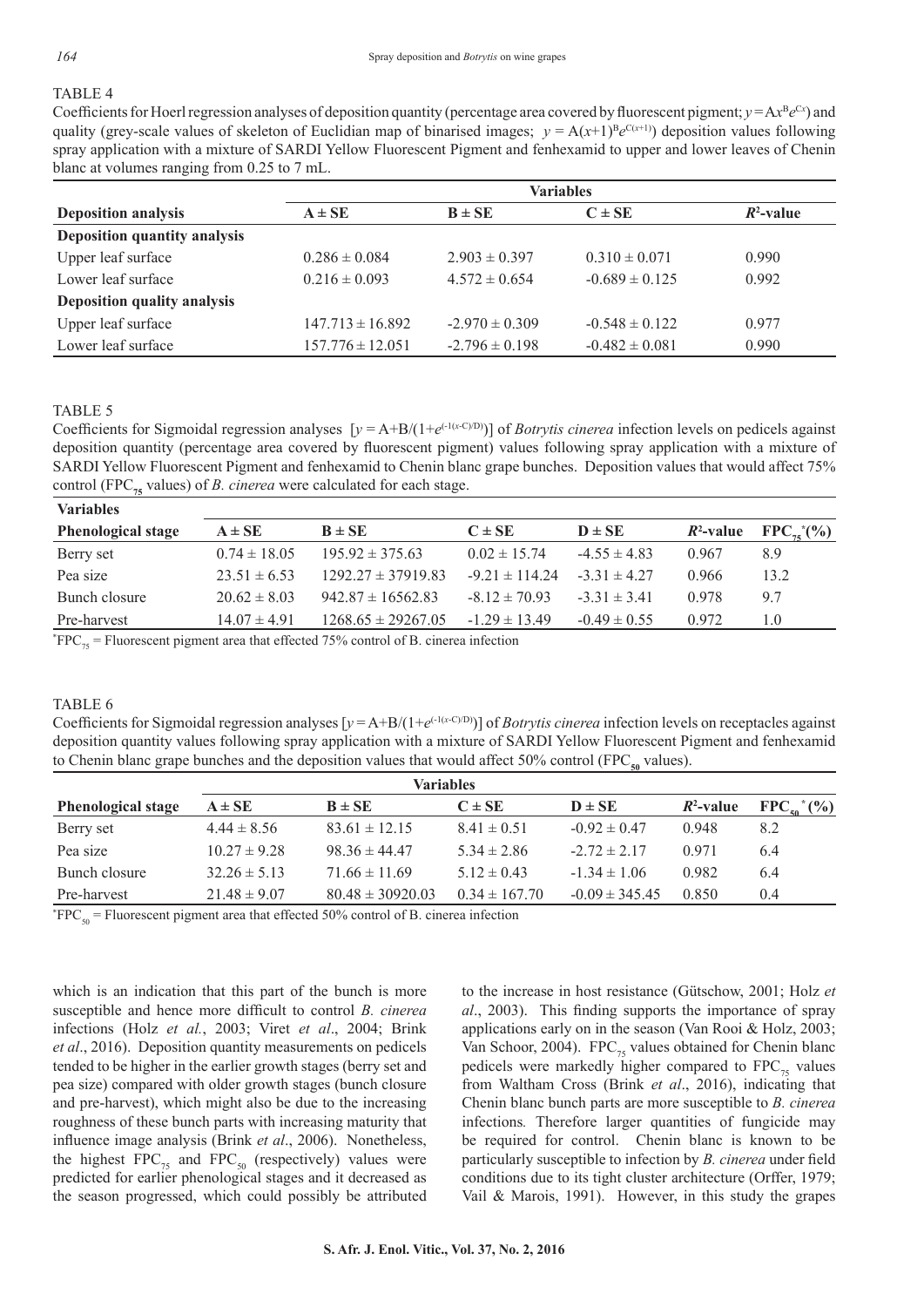were cut into two dimensional shapes, therefore cluster tightness could not have had an influence on the observed susceptibility.

have been established based on the berry and/or leaf cuticle thickness (Bonnet, 1903; Krostanova *et al*., 1989; Mlikota Gabler *et al.*, 2003). Direct penetration of the cuticle has been described (Coertze & Holz, 1999; Coertze *et al*.,

Susceptibility of *Vitis* species to *B. cinerea* infections



FIGURE 5

Mean percentage *B. cinerea* infection levels on lower (A) and upper (B) leaf surfaces of Waltham Cross leaves following spray application with SARDI Yellow Fluorescent Pigment and fenhexamid at volumes ranging from 0.25 to 7 mL and respective Sigmoidal regression lines (**―**, - -) on deposition quantity (percentage area covered by fluorescent pigment; □) and the quality (grey-scale values of skeleton of Euclidian map of binarised images; Δ) deposition values.

# TABLE 7

 $\overline{a}$ Coefficients for Sigmoidal regression analyses  $[y = A+B/(1+e^{(-1(x-C)/D)})]$  of *Botrytis cinerea* infection levels on leaves against deposition quantity (percentage area covered by fluorescent pigment) and quality (grey-scale values of skeleton of Euclidian map of binarised images;) deposition values following spray application with a mixture of SARDI Yellow Fluorescent Pigment and fenhexamid to upper and lower leaves of Chenin blanc. Deposition values that would affect 75% control (FPC<sub>75</sub> values) of *B. cinerea* were calculated for each stage.

| <b>Variables</b>                    |                |               |               |                |              |                          |
|-------------------------------------|----------------|---------------|---------------|----------------|--------------|--------------------------|
| <b>Deposition analysis</b>          | $A \pm SE$     | $B \pm SE$    | $C \pm SE$    | $D \pm SE$     | $R^2$ -value | $FPC_{75}^{\bullet}$ (%) |
| <b>Deposition quantity analysis</b> |                |               |               |                |              |                          |
| Upper leaf surface                  | $768.45 \pm$   | $-768.51 \pm$ | $-62.197 \pm$ | 12.30<br>$\pm$ | 0.652        | 0.58                     |
|                                     | 175785         | 175785        | 2887.4        | 11.4990        |              |                          |
| Lower leaf surface                  | $494.58 \pm$   | $-494.98 \pm$ | $-94.42 \pm$  | 20.32<br>$\pm$ | 0.810        | 0.98                     |
|                                     | 130586         | 130587        | 5567.5        | 35.4331        |              |                          |
| Deposition quality analysis         |                |               |               |                |              |                          |
| Upper leaf surface                  | $-536.45 \pm$  | $814.76 \pm$  | $-27.90 \pm$  | 29.84<br>$\pm$ | 0.696        | 160.00                   |
|                                     | 5123.6         | 5196.0        | 301.1         | 57.00          |              |                          |
| Lower leaf surface                  | $-8046.33 \pm$ | $8320.87 \pm$ | $-141.71 \pm$ | 38.63<br>$\pm$ | 0.121        | 164.76                   |
|                                     | 1415242        | 1415373       | 7246.6        | 148.8          |              |                          |

 $*FPC_{75}$  = Fluorescent pigment area that effected 75% control of *B. cinerea* infection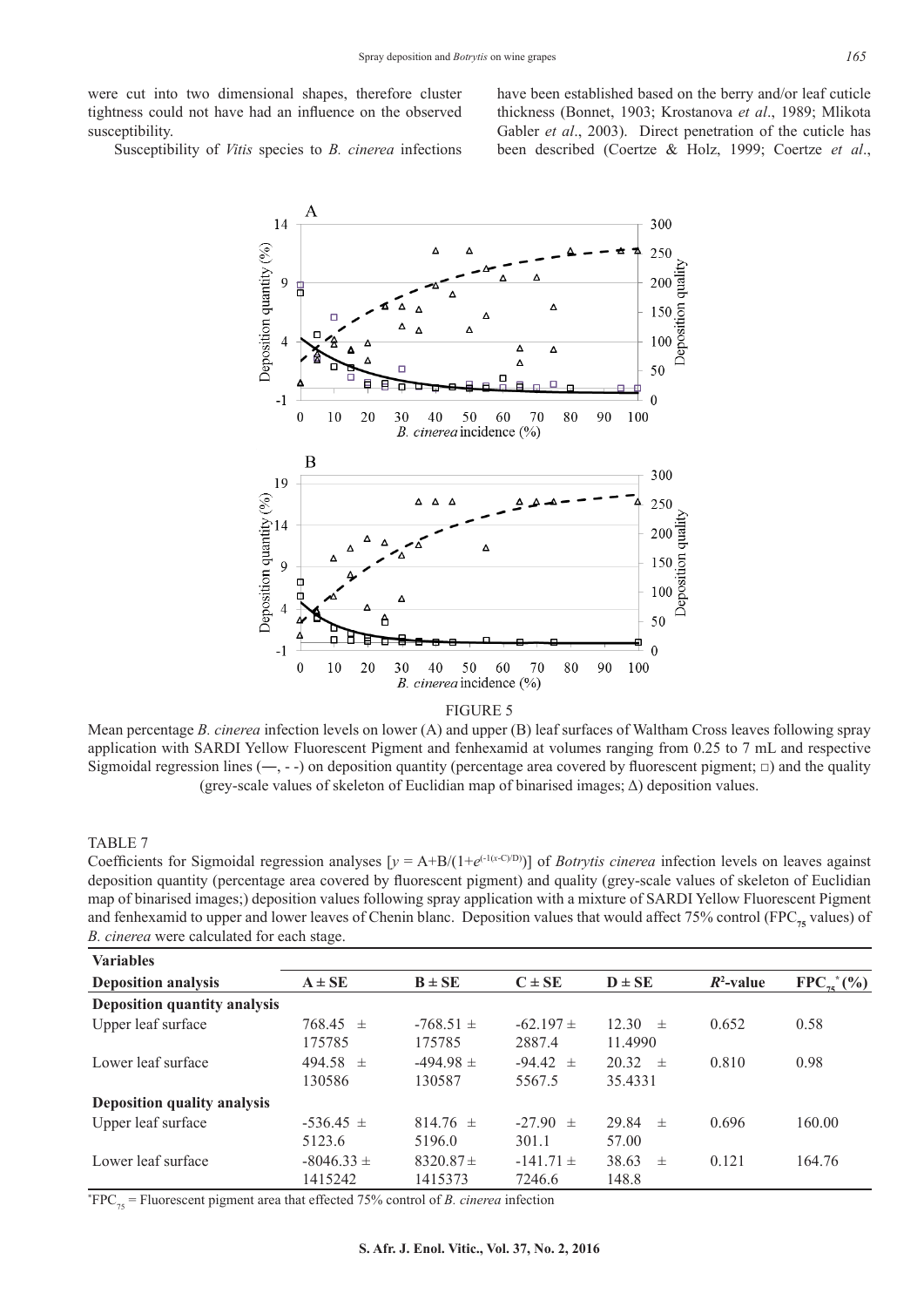2001; Nelson 1956). Marois *et al*. (1987), Percival *et al*. (1993) and Zoffoli *et al.* (2009) indicated that a reduction in development of the cuticular membrane and deposition of the epicuticular wax layers would lead to increased susceptibility to *B. cinerea* infection of berries. If presumed that there is a positive correlation between berry and pedicel cuticle thickness, Waltham Cross, being a hybrid species (Hyams, 1952) would have a thicker berry cuticle of between 4 to 10 µm compared to 1.5 to 3.8 µm of Chenin blanc (Karadimtcheva, 1981) being from the *Vitis vinifera* species (Maul & Eibach, 1999). Moreover, Waltham Cross would be exposed to more sunlight due to looser bunch architecture, stricter canopy management in table grapes and therewith reduced canopy density. Additional sunlight exposure might further increase resistance to *B. cinerea* by thickening of the epicuticular wax layers (Meadows, 2008; Sholberg *et al*., 2008).

In general, Chenin blanc leaf side did not influence spray deposition or deposition quality benchmarks, as was observed on Waltham Cross (Brink *et al*., 2016). However, deposition quantities needed to control 75% of infections on Chenin blanc were markedly higher on lower leaf surfaces, indicating that lower leaf surfaces may be more susceptible to *B. cinerea*. However, Waltham Cross (Brink *et al*., 2016) had similar  $FPC_{75}$  values for deposition quantity on upper and lower leaf surfaces. This observation was also made for Chardonnay leaves (Van Zyl *et al*., 2010a). The internal anatomy and surface features of leaves often determine plant resistance to pathogen infection (Smith *et al*., 1996). Among such characters, aspects of stomata, cuticle and trichome morphology can influence disease resistance (Niks & Rubiales, 2002). Chenin blanc is known for its low number of stomata with only 4 stomata per 100 sq µm compared to the 6 stomata per 100 sq µm of Chardonnay leaves (Manoj *et al*., 2007). In general, stomata number is independent of susceptibility to *B. cinerea* (Bernard and Dallas, 1981). Thickness of epidermal, hypodermal cell layers, cuticle and wax contents are positively correlated with resistance to *B. cinerea* in a wide range of table grape cultivars (Mlikota Gabler *et al*., 2003). Furthermore, following germination of conidia, direct penetration through the intact cuticle and cell wall, rather than via stomata, appears to be the main infection pathway of *B. cinerea* as shown on roses (Elad, 1989). The cuticle of upper leaf surfaces of both cultivars would be thicker than that of the lower leaf surfaces (Boso *et al*., 2010). However, this does not explain the difference in susceptibly of lower leaf surfaces between cultivars. A plausible reason could be higher density of trichomes on the lower leaf surfaces of Chenin blanc compared to that of Waltham Cross. A study by Calo *et al.* (2006) associated the presence of trichomes with enhanced susceptibility to *B. cinerea*, following more opportunities for attachment of the fungal spores to the leaf surface as a possible explanation. This complexity of factors that might influence  $FPC_{75}$  values therefore indicate that benchmarks should be obtained for each growth stage and cultivar independently.

#### **CONCLUSION**

This study contributes to the understanding of how spray volume influences spray deposition quantity and quality and its influence on disease control of *B. cinerea* on Chenin blanc grapevine leaves and bunches. Increased in spray volumes increased deposition quantity, quality and control of infection levels; however, at a certain point, deposition quality and infection levels did not improve even though deposition quantity was still increasing. Therefore, higher spray volumes may increase deposition quantity levels but might not significantly improve disease control. Certain spray quantity and quality parameters are based on droplet spectra measurements with water, but does not consider the consequent effect following impact and retention, as well as the process of initial deposit formation on natural plant targets such as the effects of sticking and spreading. However, deposition values obtained from this study take in consideration these spray parameters and furthermore demonstrate their effects on biological efficacy. Furthermore, spray volume had similar effect on spray deposition on wine grapes (Chenin blanc) compared to table grapes (Waltham Cross); however, the same spray deposition differs in reaction to infections between the two cultivars. This is an important observation as it is an indication grapevine cultivars have different  $FPC_{75}$  values. Therefore to optimize disease control via fungicides, grapevine cultivar cannot be ignored and that spray deposition level that might be sufficient for one cultivar may not be sufficient for another. As this study was done on single leaves and pedicels, the influence of spray volume on deposition throughout the canopy could not be considered. Assessment of spray deposition in vineyards would be considerably more complex than laboratory spray deposition on detached plant parts. This study does, however, indicate that the efficacy of agricultural chemicals is influenced by deposition quantity (amount of deposit), quality (spatial distribution of deposit) and cultivar.  $FPC_{75}$ values obtained from this study will be used as benchmarks to evaluate and optimise spray application in vineyards as well as the effect of different spray adjuvants, fungicides and spray parameters such as spray volume and dosage.

#### **LITERATURE CITED**

Bernard, A.C. & Dallas, J.P., 1981. Observations on the number of stomata on berries of *Vitis vinifera* cultivars. Relationship with their reaction to grey mould (*Botrytis cinerea*). Progres Agricole et Viticole 98, 230-232.

Bonnet, A., 1903. Recherches sur la structure du grain de raisin. Ann . Ecole Natl.Agric., Montpellier, Nouv .SBr.III, 58-102.

Boso, S., Alonso-Villaverde, V., Santiago, J.L., Gago, P., Durrenberger, M., Duggelin, M., Kassemeyer, H.H. & Martinez, M.C., 2010. Macro- and microscopic leaf characteristics of six grapevine genotypes (*Vitis spp*) with different susceptibilities to grapevine downy mildew. Vitis 49, 43-50.

Brandes, G.A., 1971. Advances in fungicide utilization. Annu. Rev. Phytopathol. 9, 363-387.

Brink, J.C., Holz, G., Calitz, F.J. & Fourie, P.H., 2004. Development of a protocol to quantify spray deposits on grape bunches. In: Proc. 7th International Symposium on Adjuvants for Agrochemicals. ISAA 2004 Foundation, South Africa. pp. 230-236.

Brink, J.C., Holz, G. & Fourie, P.H., 2006. Effect of fungicide spray cover on *Botrytis cinerea* infection in grape bunches. S. Afr. J. Enol. Vitic. 27, 51-56.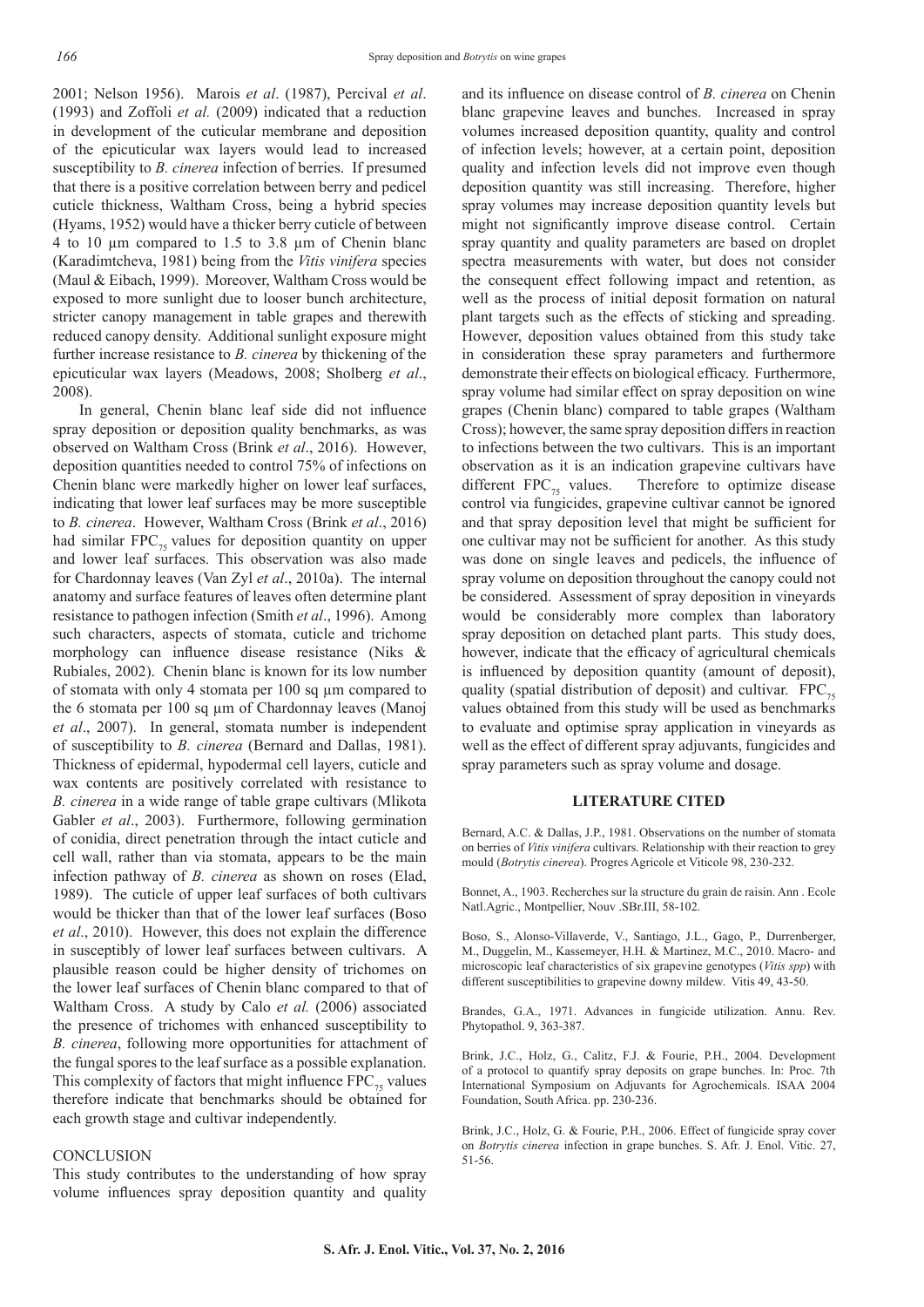Bulit, J. & Dubos, B., 1994. *Botrytis* bunch rot and blight. In: Pearson, R.C. & Goheen, A.C. (eds.). Compendium of Grape Diseases. APS Press, Minnesota. pp. 13-15.

Calo, L., Garcı´a, I., Gotor C. & Luis, C., 2006. Leaf hairs influence phytopathogenic fungus infection and confer an increased resistance when expressing a Trichoderma a-1,3-glucanase Romero. J.Exp. Bot. 57, 3911– 3920.

Chaim, A., Pessoa, M.C.P.Y. & Ferracini, VL., 2003. Estudo comparativo de pulverizadores utilizados em videiras do Brasil. Memoria Technica Embrapa Meio Ambiente 6471. http://www.infoteca.cnptia.embrapa.br/ bitstream/item/13672/1/artcongressA30.pdf.

Chellemi, D.O. & Marois, J.J., 1992. Influence of leaf removal, fungicide applications, and fruit maturity on incidence and severity of grape powdery mildew. Am. J.Enol.Vitic. 43, 53-57.

Coertze, S, & Holz, G., 1999. Surface colonization, penetration, and lesion formation on grapes inoculated fresh or after cold storage with single airborne conidia of *Botrytis cinerea.* Plant Dis. 83, 917-924.

Coertze, S. & Holz, G., 2002. Epidemiology of *Botrytis cinerea* on grape: wound infection by dry, airborne conidia. S. Afr. J. Enol. Vitic. 23, 72-77.

Coertze, S., Holz, G. & Sadie, A., 2001. Germination and establishment of infection on grape berries by single airborne conidia of *Botrytis cinerea*. Plant Dis. 85, 668-677.

Cunningham, G.P. & Harden, J., 1999. Sprayers to reduce spray volume in mature citrus trees. Crop Prot. 18, 275-281.

Daniel, C. & Wood, F.S., 1971. Fitting Equations to Data: Computer Analysis of Multi-factor Data for Scientists and Engineers. John Wiley and Sons, New York.

Delp, C.J., 1954. Effect of temperature and humidity on the grape powdery mildew fungus. Phytopathol. 44, 615–626.

Derksen, R.C. & Jiang, C., 1995. Automated detection of fluorescent spray deposits with a computer vision system. T. Am. Soc. Agr. Eng., ASAE 38, 1647-1653.

Elad, Y., 1989. Effect of abiotic conditions on development of grey mould of rose and scanning electron microscopy. Phytopathol.Mediterr. 28,128-130.

Fourie, P.H., Brink, J.C., du Preez, M. & Schutte, G.C., 2009. The effect of runoff on spray deposition and control of Alternaria brown spot of mandarins. Australas. Plant Pathol. 38, 173-182.

Frick, E.L., 1970. The effects of volume, drop size and concentration, and their interaction, on the control of apple powdery mildew by dinocap. Br. Crop Pr. 2, 23–33.

Fulton, R.H., 1965. Low volume spraying. Annu. Rev. Phytopathol. 3,175- 196.

Furness, G.O., 2000. SARDI Fluorescent Pigment suspension concentrate. Fact Sheet 1-2000. South Australian Research and Development Institute, SARDI. SARDI Primary Industries and Resources, Australia.

Gadoury, D.M., Seem, R.C., Pearson, R.C., Wilcox, W.F. & Dunst, R.M., 2001. Effects of powdery mildew on vine growth, yield and quality of Concord grapes. Plant Dis. 85,137-140.

Gadoury, D.M., Seem, R.C., Ficke, A. & Wilcox, W.F., 2003: Ontogenic resistance to powdery mildew in grape berries. Phytopathol. 93, 547-555.

Garcerá, C., Moltó, E. & Chueca, P., 2011. Effect of spray volume of two organophosphate pesticides on coverage and on mortality of California red scale *Aonidiella aurantii* (Maskell). Crop Prot. 30, 693-697.

Gil E., Escola A., Rosell R.L., Planas S. & Vald L., 2007. Variable rate application of plant protection products in vineyard using ultrasonic sensors. Crop Prot. 26, 1287–1297.

Grindat, D. & Pezet, R., 1994. Le Paraquat, un Outil pour la Révélation Rapide d' Infections Fongiques latentes et de Champignons Endophytes. J. Phytopathol. 141, 86-89.

Guisard, Y. & Birch, C.J., 2005. Towards developing reliable models of leaf area on grapevines (*Vitis vinifera L*.) Information and Technology for Sustainable Fruit and Vegetable Production. Frutic 5, 305-314.

Gütschow, M., 2001. Resistance to *Botrytis cinerea* in parts of leaves and bunches of grapevine. Thesis, Stellenbosch University, Private Bag X1, 7602 Matieland (Stellenbosch), South Africa.

Hewitt, W.B., 1974. Rots and bunch rots of grapes. Calif. AES Bull. 868.

Holownicki, R., Doruchowski, G., Swiechowski, W. & Jaeken, P,. 2002. Methods of evaluation of spray deposit and coverage on artificial targets. Electronic Journal of Polish Agricultural Universities, Agricultural Engineering 5 (1), 1-9.

Holz, G., Gütschow, M., Coertze, S. & Calitz, F.J., 2003. Occurrence of *Botrytis cinerea* and subsequent disease expression at different positions on leaves and bunches of grape. Plant Dis. 87, 351-358.

Hyams, E., 1952. ( $1<sup>st</sup>$  ed.). A note on some hybrid grape vines. The Fruit Year Book. Royal Horticultural Society, England.

ISO (International Organization for Standardization), 2007. Crop protection equipment - Field measurement of spray distribution in tree and bush crops. ISO 22522, www.iso.org/obp/ui/#iso:std:36305:en

Karadimtcheva, B., 1981. Characteristics of the anatomical structure of the grape skin in relation to resistance to grey mold. Gradinar Lozar Nauka. 18, 94-99.

Kennelly, M.M., Gadoury D.M., Wilcox, W.F., Magarey, P.A. & Seem, R.C., 2005. Seasonal development of ontogenic resistance to downy mildew in grape berries and rachises. J. Phytopathol. 95, 1445–1452.

Koch H. & Strub, O., 2006. How fungicides affect the deposit formation on grape. (in German) Mitt. Biol. Bundesanst. Land- Forstwirtsch. 400, 425.

Koch H. & Strub, O., 2007. Effect of fungicides on the dynamics of deposit formation on grapevines. (in German) KTBL-Schrift 456, 47-53.

Krostanova, C., 1989. Anatomical berry skin structures of the Pamid cherven and Pamid cheren clones. Morphol. 38, 30-32.

Langcake, P. & Pryce, R.J., 1976. The production of resveratrol by *Vitis vinifera* and other members of the *Vitaceae* as a response to infection or injury. Physiol. Plant Pathol. 9, 77-86.

Manoj, K., Tusher, B. & Sushama, C., 2007. Anatomical variability in grape (*Vitis vinifera*) genotypes in relation to water use efficiency (WUE). Am. J.Plant Physiol. 2, 36-43.

Marois, J.J., Bledsoe, A.M., Bostock, R.M. & Gubler, W.D., 1987. Effects of spray adjuvants on development of *Botrytis cinerea* on *Vitis vinifera* berries. Phytopathol. 77, 1148-1152.

Maul, E. & Eibach, R., 1999. Vitis International Variety Catalogue. Information and Coordination Centre for Biological Diversity (IBV) of the Federal Agency for Agriculture and Food (BLE), Deichmanns Aue 29, 53179 Bonn, Germany.

Meadows, R., 2008. Research fuels sustainable viticulture revolution. Calif. Agr. 62, 127-131.

Mlikota Gabler, F., Smilanick, J.L., Mansour, M., Ramming. D.W. & Mackey, B.E., 2003. Correlations of morphological, anatomical, and chemical features of grape berries with resistance to *Botrytis cinerea*. Phytopathol. 93, 1263-1273.